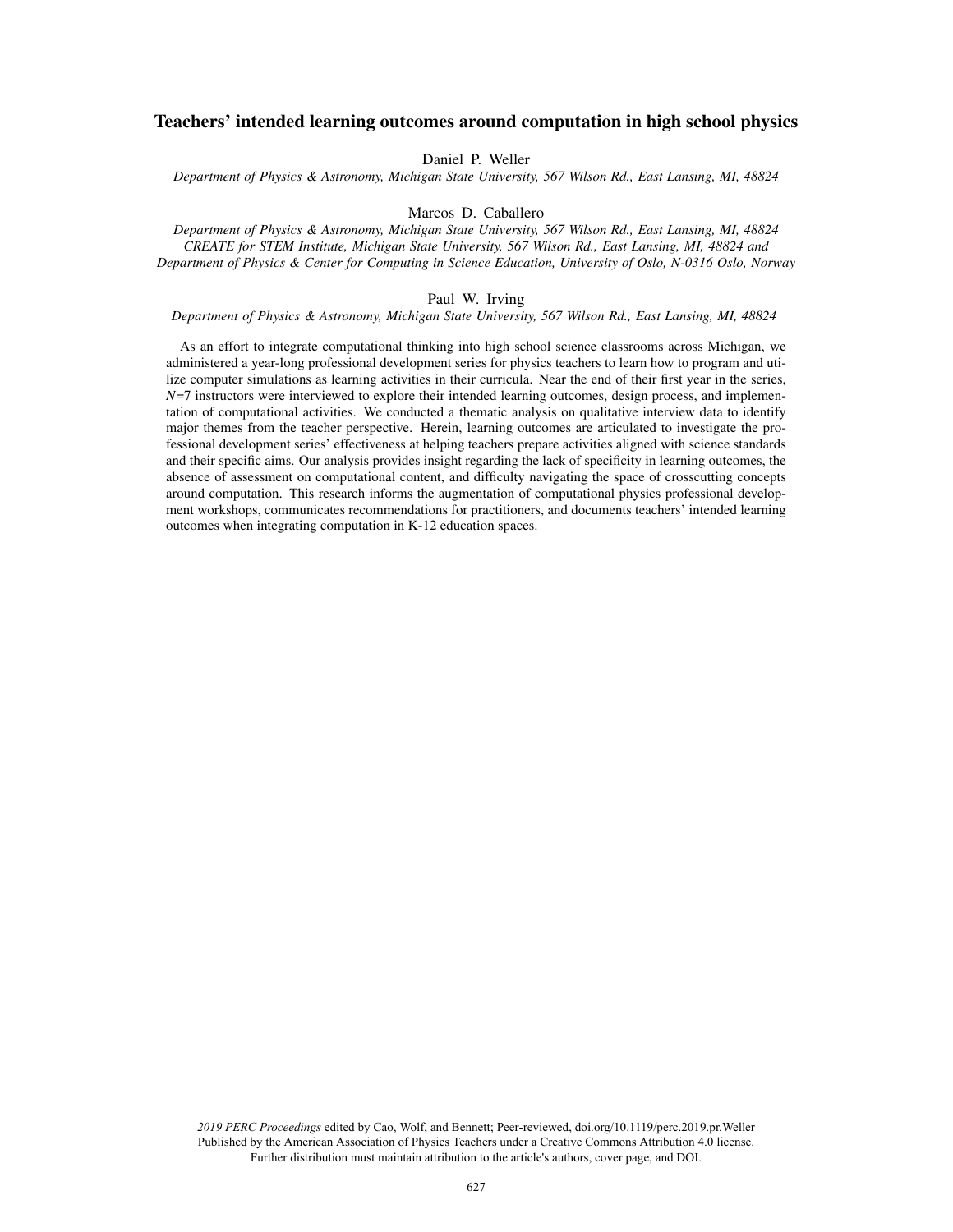# I. INTRODUCTION: COMPUTATION IN K-12 SCIENCE

The growing desire to integrate computation into K-12 science classrooms is reflective of its unabating prevalence in modern science professions. There have been numerous calls to prioritize teaching computational thinking to all students. For example, the Next Generation Science Standards (NGSS) emphasize "using mathematics and computational thinking" as one of the eight main scientific practices that all students should experience [1]. Furthermore, in their *Guidelines for High School Physics Programs*, the American Association of Physics Teachers outlines that "a reasonable attempt should be made to keep up with rapidly changing technology" by including computer-based instruction (i.e., "computer simulation/modeling") [2]. Despite these pleas to incorporate computation in education, there is a lack of scholarly literature on how to best implement these ideas in the classroom [3, 4].

NGSS guidelines are somewhat vague when describing learning outcomes around computational thinking, and teaching computation is even more complicated when focused in a physical science classroom. For example, the standards state that students in grades 9-12 should be able to "create and/or revise a computational model or simulation of a phenomenon, designed device, process, or system" [1]. These nebulous learning outcomes, combined with the dearth of evidence-based pedagogical strategies for teaching computation in anything other than computer-based courses, presents a challenge for teachers wishing to align with NGSS and other high school physics program guidelines.

In an effort to accommodate the aforementioned calls, our team has developed and hosted a professional development series: Integrating Computation in Science Across Michigan (ICSAM). In this series, high school science teachers learned how to program (with Glowscript, a free browserbased VPython language) and teach computational modeling to their students. First, teachers participated in a five-day summer workshop where they prepared to implement coding in their classes with equitable learning in mind. Participants left the summer workshop with a repository of computational activities that they developed themselves. Throughout the year, the teachers returned every two months for workdays where they addressed successes, challenges, and patterns of inequity experienced while teaching computation. Now that the first year of ICSAM is complete, we hope to make improvements based on our research and teachers' reflections. Thus, this work will communicate recommendations for the design of future professional development series.

The ICSAM program was modeled after the Partnership for Integration of Computation into Undergraduate Physics (PICUP) faculty development workshop, except modifications were made to better fit the priorities of our program (e.g., equity, programming, pedagogy) [5]. Whereas PICUP dedicated an entire day to thinking about learning objectives around computation, such a session was omitted from IC-SAM to focus on other relevant topics like equitable learning. Throughout our interactions with the teachers in follow-up workdays, we hoped to better understand their computational learning outcomes for our particular computational integration approach.

The research detailed herein investigates high school physics teachers' intended learning outcomes when integrating computation into their classrooms. We utilize teacher interviews and thematic analysis to identify major themes from the teacher perspective. In doing this work, we aim to (1) assist practitioners when designing activities aligned with their specific learning outcomes and standards, (2) provide recommendations for developers of computational physics workshops, and (3) elucidate teachers' learning outcomes involving computation.

### II. INTERVIEW AND ANALYSIS METHODOLOGY

We utilized a semi-structured interviewing approach to study teachers' intended learning outcomes around computation in their high school physics classes [6]. The interview protocol was initially formed by selecting relevant questions from peer-reviewed sources [7–9]. Then, our research group (10+ members) workshopped, discussed, and provided feedback on the protocol to enhance the precision, wording, and organization of questions. The finalized interview protocol focused on teachers' computational backgrounds, coursewide learning objectives, activity-specific learning goals, activity design processes, and implementation in the classroom. Teachers were asked beforehand to have one activity in mind to discuss in our open-ended conversations, which typically lasted about 60 minutes in total.

Interviews were conducted with *N*=7 participants near the end of their first year implementing computation in the classroom. See Table I for the classes and activities discussed in interviews. We would like to note that Abe's and Carl's interviews both were discussed over two separate sessions owing to scheduling constraints. The teachers had varied experience teaching high school physics; Abe taught for 7 years, Carl and Emmett for 14 years, and the rest of the teachers had more than 20 years of experience. Generally, their selfidentified confidence level with respect to programming was divided into three bins: low (Carl and Diane), medium (Abe and Burt), and high (Emmett, Frank, George). Interviews were audio-recorded and transcribed for subsequent analysis.

A thematic analysis was conducted to identify major themes in the interviews  $[10, 11]$ . Our analysis procedure, similar to that of Bartos and Lederman, explicates teachers' intended learning outcomes and relates them to shared curricular features that acted as affordances or constraints for student learning [12]. First, interviews were read to generate an initial set of codes around interesting discussion points. A set of preliminary themes was crafted from these ideas to encapsulate the space of teacher perspectives. Lastly, the set was reviewed by three other researchers to clarify and resolve the finalized themes.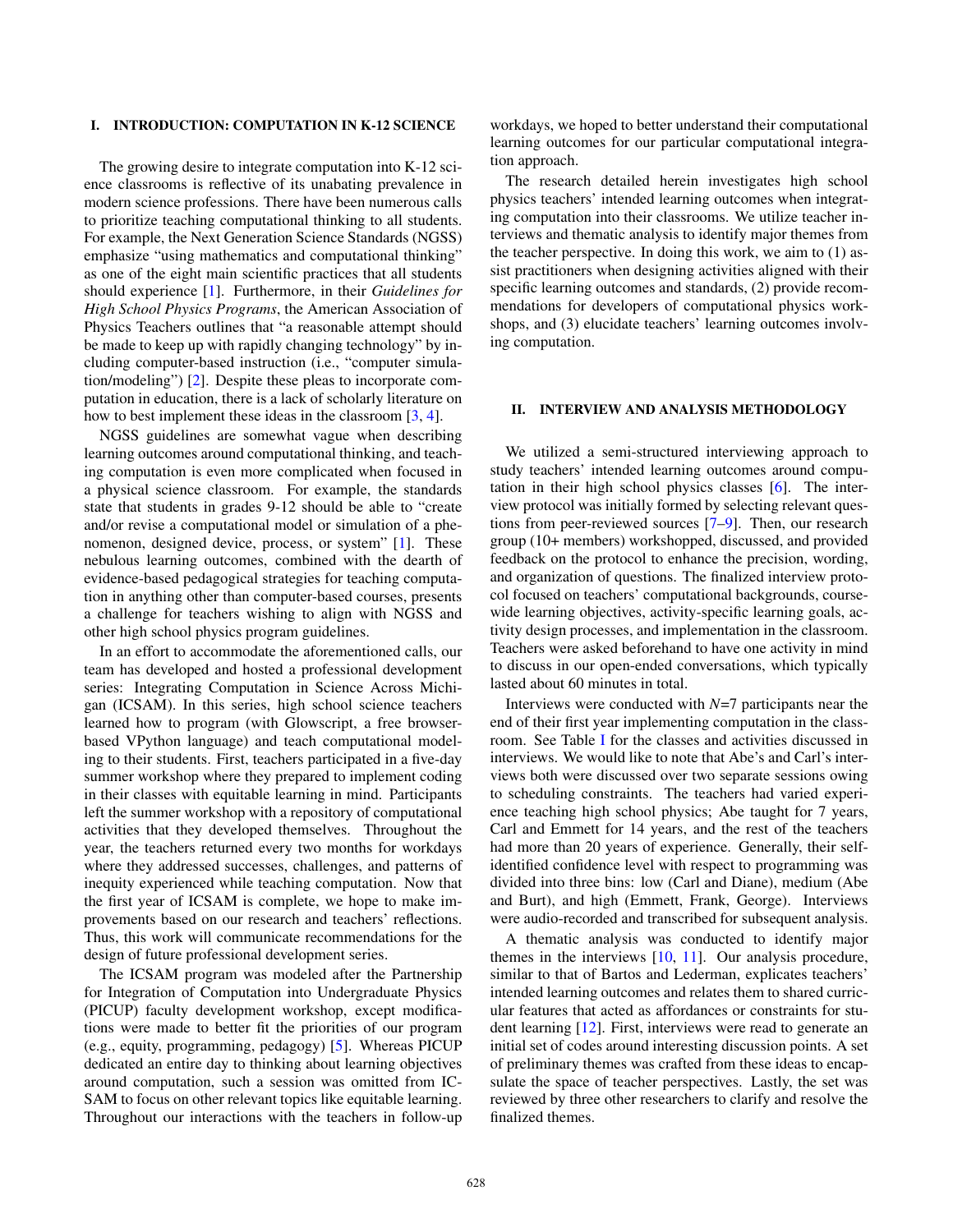| <b>Teacher</b> | <b>Class</b>                  | <b>Computational Activity</b> |
|----------------|-------------------------------|-------------------------------|
| Abe            | Physical Science 2<br>Physics | Placing objects to spell name |
|                |                               | 1D elastic collisions         |
|                |                               | Levers & mech. advantage      |
| <b>Burt</b>    | Physics                       | 1D motion & kinematics        |
| Carl           | Physics                       | Momentum $& 1D$ collisions    |
|                |                               | Universal gravitation         |
| Diane          | Physics                       | Captain America in free fall  |
| Emmett         | Physics                       | Universal gravitation         |
| Frank          | AP Physics $C^a$              | Hooke's law & energy transfer |
| George         | AP Physics C                  | Vertical spring-mass          |
|                |                               | Bungee jumper                 |

TABLE I. Details from interviews with high school science teachers.

<span id="page-2-0"></span><sup>a</sup> AP Physics C is a calculus-based mechanics course.

# III. LEARNING OUTCOMES AROUND COMPUTATION

The following subsections communicate teachers' intended learning outcomes discussed in interviews. Since the interview focused on both course-wide learning objectives and activity-specific learning goals the results for each have been presented separately.

# A. Course-level learning objectives

Typically, the starter question to invite the teachers to explore big-picture outcomes was, "What are your overall learning objectives for students involving computation in your course?" Teachers responses fell into four related but distinguishable themes: developing computational thinking practices, utilizing computation as a tool for doing physics, learning physics through computation, and impacting student affect around computation. The following sections describe these objectives from the teacher perspective.

#### *1. Developing computational thinking practices*

Some teachers' defined their course-level objectives strictly with respect to computational thinking practices like programming, debugging, or creating simulations.

- Burt: "I'm hoping that my students develop some level of proficiency in writing VPython code in the classroom...I'd like to see the students taking ownership of writing their own lines of code."
- Emmett: "I want [students] to be comfortable writing code so that they are familiar with it as a problem solving skill...So that they could say, 'Maybe we can put this into a simulation really quickly and see what we get."'

In the above two responses, we notice that teachers are specifically focusing on familiarizing their students with computer programming skills. On the other hand, Carl (shown below) focused heavily on troubleshooting and debugging throughout his physics course.

Carl: "I just want them to get deeper into the code to identify what different lines do and then be able to spot an error...I relied on them to troubleshoot the programs if they had issues when they executed them."

Lastly, although a few teachers touched on the idea of using computational models to find and test solutions, the following quote by George describes this idea quite clearly.

George: "Seeing these kids be able to say, 'Let's just change it and see what happens, and then we'll see what happens after,' is exactly what I want them to do...That iterative process of thinking will really help them not only in this class, but also as they move on."

Thus, objectives regarding computational practices mostly involved writing code, troubleshooting, and modeling.

*2. Utilizing computation as a tool for doing physics*

Several teachers underlined their learning objectives based around perceptions of the interaction between computation and physics. They wanted students to understand that computation is a tool for doing physics, as opposed to something that is there simply to gain experience working with code.

Abe: "I think the big picture they'll get from the computation is that it is just a physics equation. We see that in my class' computation assignment they're working on now. There's literally part of their assignment that says, 'line 11, write that piece of code as a physics equation,' which I think is important for them to see."

From a big picture perspective, Abe describes that he just wants his students to observe that the equations being used to model the physics are effectively the same equations when translated into code. In the next extract, Diane elaborates further on the relationship between physics and computation.

Diane: "As far as with the physics, just to see that there is another way we can do it. We do it in graphs, we do it in motion, we do it in video, we do it on paper, and now we've got the computation as well."'

The above quotes demonstrate Diane and Abe outlining all of the tools that students have used previously to do physics and that computation is now just another one of those tools.

### *3. Learning physics through computation*

The themes of "utilizing computation as a tool for doing physics" and "learning physics through computation" are related but distinguishable. Viewing computation as a tool for doing physics is different than actually using that tool develop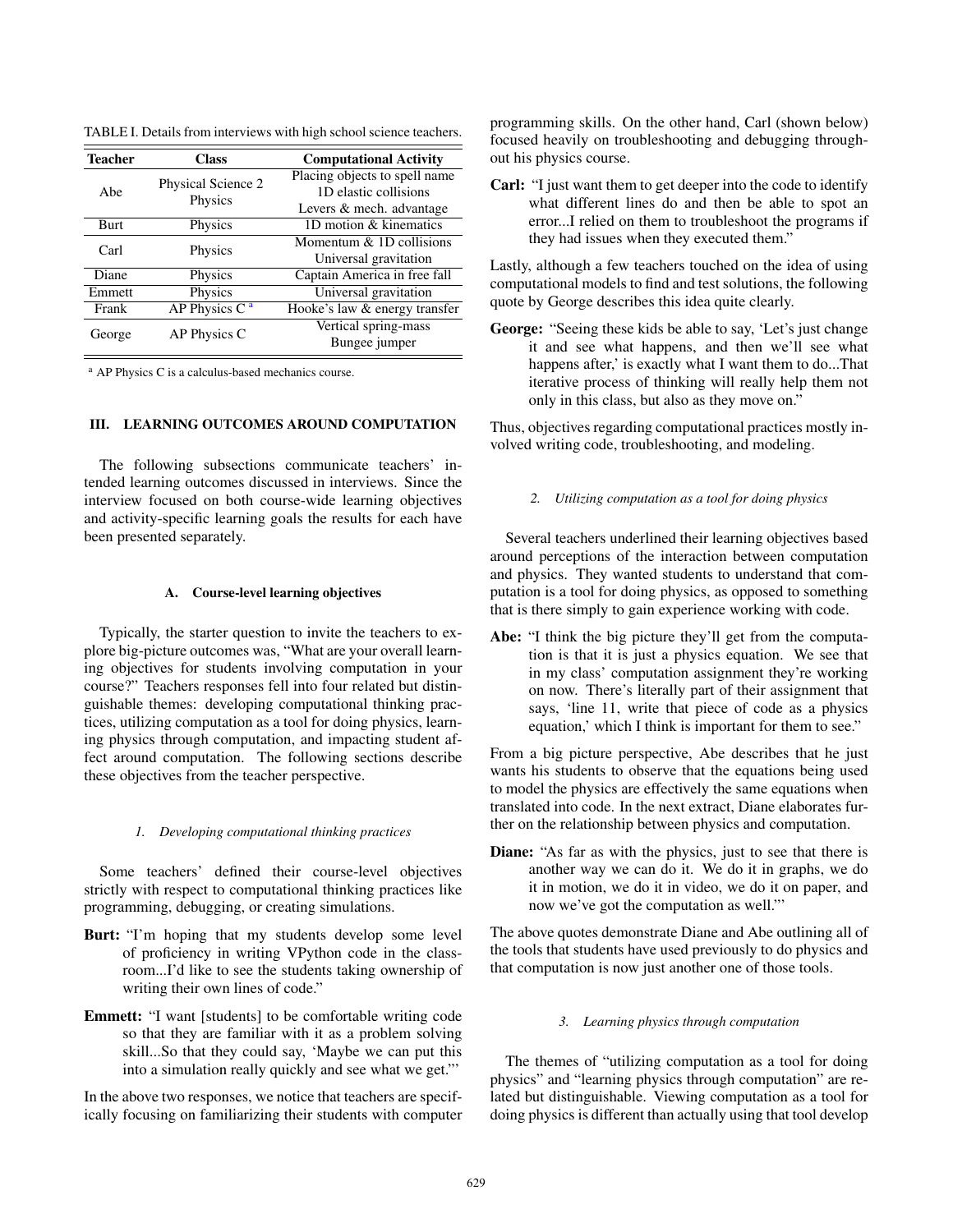a better understanding of physics in students. The following quotes demonstrate the various ways teachers viewed computation strictly for the purpose of learning physics.

- George: "The goals of computation are for them to be able to write or re-work the code, using their physics knowledge, to understand the physics more deeply."
- Emmett: "Because it requires you to think about what's going on in this step-by-step manner, I was hoping that exposure would solidify their physics understanding."

This may be a relatively unsurprising theme given that all of the interviewees are physics teachers, but surprisingly, only these two teachers articulated course-level objectives related to learning physics via computation. Most teachers did not discuss coding as a way of learning physics until discussing tasks of a smaller grain size (i.e., specific in-class activities).

# *4. Impacting student affect around computation*

The theme that emerged the strongest from interview data pertains to impacting students' attitudes and feelings toward computation. The following two teachers' objectives for physics and AP Physics, respectively, skirt between two interconnected ideas: it will be advantageous for students to have computational experience for their future endeavors, and to enable this, teachers should strive to reduce the intimidation factor associated with coding.

Carl: "Our goal is that when the students go on, they've got a little understanding of coding so they're not afraid of it and they've got something to build on. That was really our major objective...I think if they got an entry and they just know the logic of it, it opens doors that otherwise would remain closed. They'd be afraid of it. They'd feel intimidated."

In the above quote, Carl projects negative associations and feelings when it comes to a future where his students will be working with programming. The potential for fear around computation is indicated twice and a concern about intimidation is brought up. Intimidation and the providing a positive experience with computation is repeated below.

Frank: "It isn't really a tie into the college board course objectives. I guess it's a personal course objective of mine that I want them exposed to some of these skillsets...Then if they're going out to take advanced classes that have more of this, at least they bring that exposure to it. It's not new, it's not intimidating, they've seen this before, so I think it could make the whole science experience better for them."

Frank declares that this learning outcome around reducing the intimidation factor is a personal objective as opposed to one guided by education standards. Again, there is a projection toward some future experience for the student, and Frank attempts to reduce the bar to successfully engage in these future computation-based activities. This projection forward is not always so strongly associated with negative feelings. Instead, Diane simply focused on the feeling of accomplishment and providing students with a positive experience.

Diane: "I think a bunch of different things. One, a sense of accomplishment, like, 'Yes I got it to do it.'...And also just see what a program is and know what people are talking about when they talk about a language."

In general, interviewees who focused heavily on the positive experience also tended to discuss their learning outcomes for computation and physics separately. This highlights two different teaching perspectives of integrated computation versus computation and physics as distinct disciplines. Overall, the diversity of learning objectives discussed by different teachers demonstrates the complex, multi-faceted nature of implementing computation in the classroom. While most teachers had one large overarching objective, some teachers covered several themes. Ultimately, very few of the teachers mentioned education standards as justification for integrating computing in their courses.

### B. Activity-specific learning goals

Teachers were asked before interviews to consider one of their computational activities that would be suitable for grounding our discussion of learning outcomes. After describing the activity, each teacher was asked, "What are your learning goals for students in this activity?" Whereas teachers' course-level objectives were relatively broad, their learning goals for one chosen activity tended to be more refined and aligned with NGSS. For example, in George's vertical spring-mass activity, he clearly stated his learning goals.

George: "The main goal of this is for [students] to see that the total energy is conserved...An aspect of using the physics principles that they haven't had before is to insert them or change them within actual computer code; that is something that's completely new. And then there are goals about the computation that are completely different than the physics goals, like iterative thinking or understanding computer code as a concept. So, this is a many-layered thing."

In this case, George highlights a disciplinary core idea (conservation of energy), a computational thinking practice (iterative thinking), and a possible crosscutting concept (applying physics principles in code). The first two themes are exactly consistent with the language used to describe performance expectations in the NGSS energy unit, whereas the latter does not fit well within any explicitly defined crosscutting concepts [1]. In order to view something like inserting physics principles into code and then making changes (as described in the previous quote) as a crosscutting concept, then one would have to see computation as its own separate knowledge domain. This ambiguity around crosscutting concepts further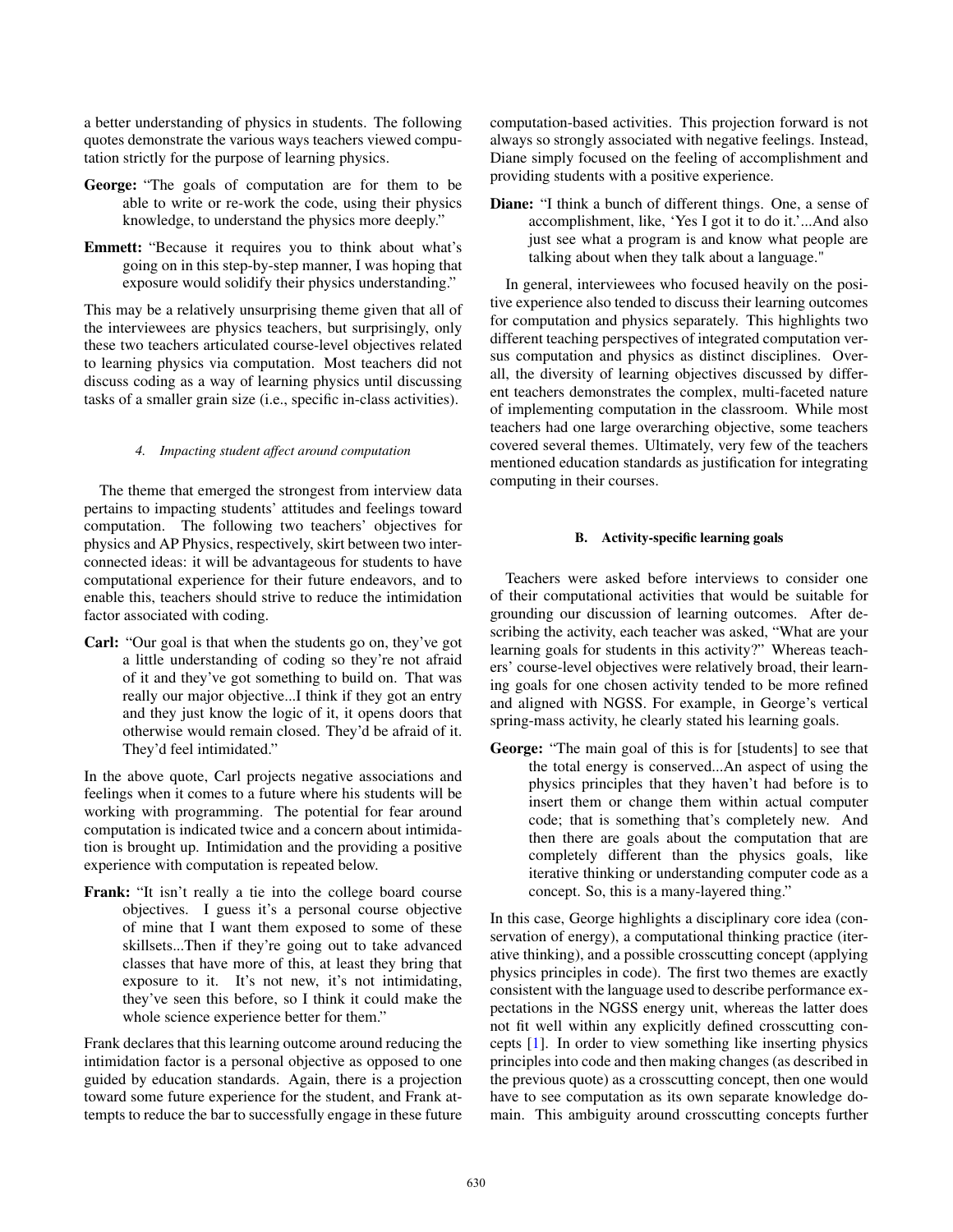underscores the aforementioned duality of integrating computation into physics versus physics and computation as two separate entities.

Another emergent pattern was that teachers' goals seemed to focus on different themes based on how early computational learning activities took place in the curriculum.

Abe: "What I'm looking for is them to get the idea that copying and pasting code is a nice, easy, convenient way to get an object. Then also changing the position of the object and working with the axis attribute, where they can tilt things...Some get excited anytime that they can create something and have it be theirs. And then as a teacher, you kind of just build off that with high fives." *(Placing objects to spell name activity)*

Abe clearly communicates his attention to students' interest and self-efficacy around computation. He gives them the chance to claim ownership over their creation, and then, he follows that up with high fives to reinforce that they have achieved something positive. This focus on self-efficacy was true of learning activities positioned toward the beginning of the curriculum for other teachers as well. Early on, learning goals related to basic computational practices like programming, but teachers also made explicit references to students having a positive experience when first introducing the new material. As curricula progressed, teachers' goals morphed to focus on computational practices and physics concepts.

#### IV. DISCUSSION AND IMPLICATIONS

Our data from teacher interviews demonstrate an evolution of learning outcomes based on where computational learning activities fall in the curriculum. In the beginning of a course, a heavy focus is placed on computational practices and providing a positive experience. These outcomes disappear for deeper conceptual physics and computational thinking outcomes as the curriculum progresses. An on-boarding process is reasonable to expect, especially for those teachers who are focused on providing a positive overall computational experience for their students. However, this also could contribute to a divide between computation and physics content, rather than relating the two subjects. Additionally, most teachers referred to their course-wide objectives with vague wording, which could indicate a potential shortcoming of the professional development series.

For the theme of developing computational thinking practices, NGSS guidelines are relatively unclear. Accordingly, it is difficult to attribute the teachers' motives to specific education standards. In George's case, his course-level objective could be mapped to the NGSS outcome of "using a model to predict relationships in systems" [1]. However, the practices discussed by other teachers, like programming (Burt) and debugging (Carl), perhaps more closely fit the taxonomies of other computational thinking frameworks [13, 14]. Unfortunately, any computational thinking framework is highly context-dependent, and in turn, the practice-based learning outcomes vary significantly from one programming environment to the next. In general, we broadly classified writing code and similar ideas as the practice of computational thinking, but more work needs to be done to particularize the language around this topic for our specific context. Hence, teachers' descriptions related to computational thinking practices were underdeveloped from this perspective.

Regarding recommendations for future computational physics workshops, our analysis revealed several areas for improvement. First off, we find it important to have an explicit session about learning outcomes to get participants to think about these ideas from the onset of their professional development. This will support teachers in creating learning activities in accordance with their specific aims, as well as education standards. Moreover, participants should begin by brainstorming about how their previous experiences and knowledge may be viewed as computational thinking to impress on them that this is not an isolated knowledge domain. One approach could start by grounding the conversation around a canonical physics problem (e.g., projectile motion) and then conceiving how computational thinking practices apply to that problem. Then, a conversation about the affordances and constraints of computing technology is a natural next step. Finally, developers should explicitly discuss computational learning outcomes that previous teachers have considered and outline potential progressions to reach those outcomes. These suggestions hypothesize possible routes to facilitate future professional development events.

The work presented in this report serves as a foundation for a wealth of future research. For instance, the vast prevalence of learning outcomes aimed at impacting student affect motivates the development of a computational attitudes survey as a method of measuring student gains. Currently, there is a marked lack of strategies for assessing students' and teachers' attitudes toward computational material. Such work could have important implications on buy-in toward these learning approaches. Additionally, computational learning environments offer a unique context for studying equitable learning and self-efficacy with respect to demographic dimensions. For example, do different learners engage with computational content differently along lines of gender, race, or other social markers? Equity research is needed to engage historically under-represented groups in these important learning opportunities. Another promising area of research surrounds how teachers' intended learning outcomes evolve over the course of their professional development. Our future research will attempt to address these research areas.

### ACKNOWLEDGMENTS

We would like to thank the National Science Foundation (DRL-1741575) for funding and the teachers for graciously donating their time and effort to our research. We also thank Paul Hamerski and Theodore Bott for insightful discussions.